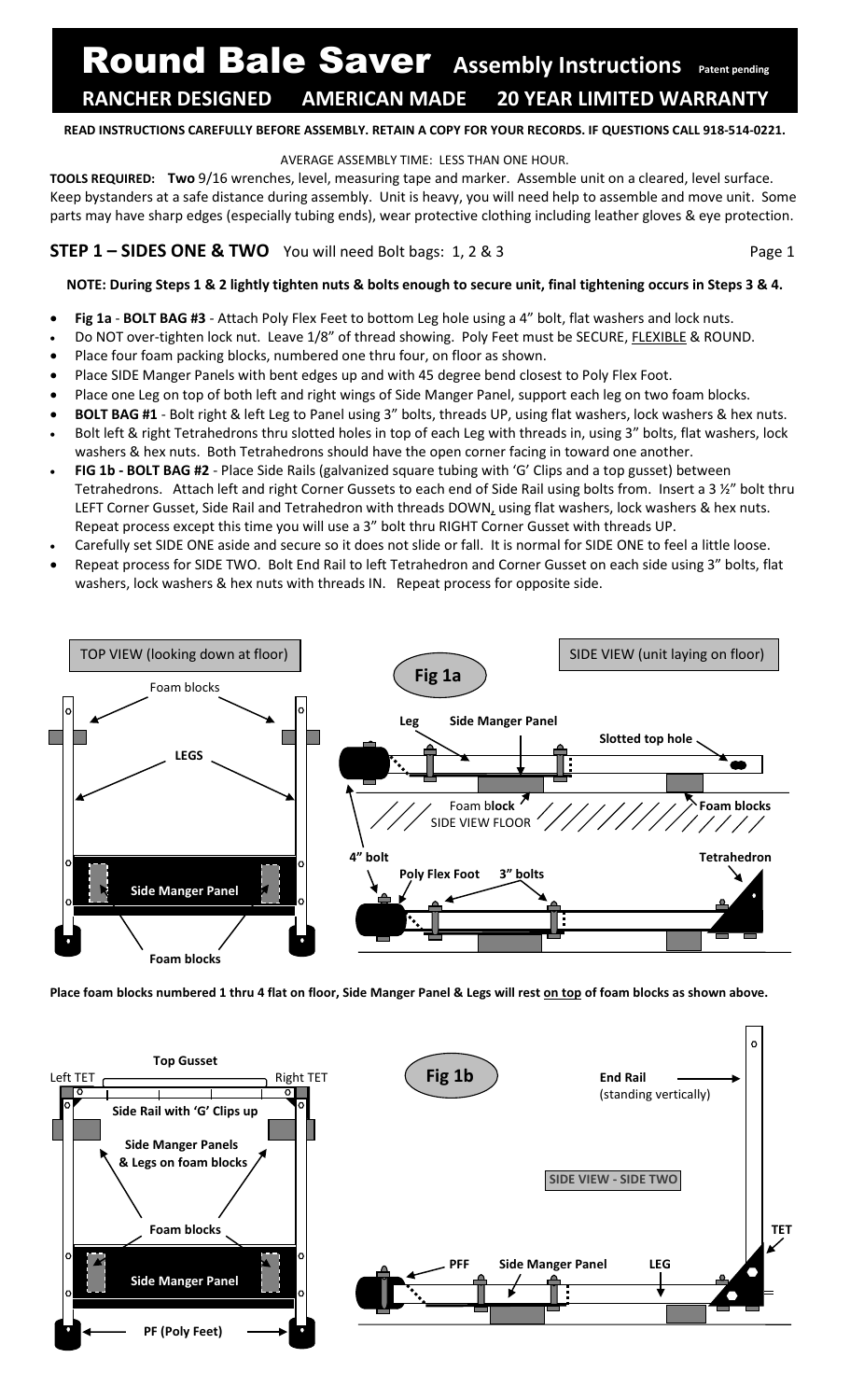## **STEP 2 - CONNECT SIDE ONE & SIDE TWO** You will need Bolt bags: 1 & 4 Pg 2

- **Fig 2a** With a helper, stand up **SIDES ONE** & **TWO** facing one another. Carefully move SIDE ONE toward SIDE TWO, attach End Rails to Tetrahedrons to form a cube using 3" bolts, flat washers, lock washers & hex nuts, threads IN.
- Unit may feel a little loose, make sure it's tightened securely and can stand on its own. Place foam packing blocks in open area between right and left Leg. You will rest End Manger Panel on blocks during next step.
- **Fig 2b** Temporarily remove hex nuts, lock washers & flat washers from bolts connecting LEFT Side Manger Panel to LEFT Leg, leave RIGHT side attached. Position End Manger Panel upright on foam packing blocks between the Legs with open end of bend away from livestock, holding bolts in place, gently guide bolts thru holes in LEFT side of End Manger Panel and secure with flat washers, lock washers & hex nuts. Repeat process for RIGHT side.
- Repeat process for both ends of opposite End Manger Panel.
- Fig 4 **Bolt bag #4.** Attach all four Manger Gussets finger tight with threads down.

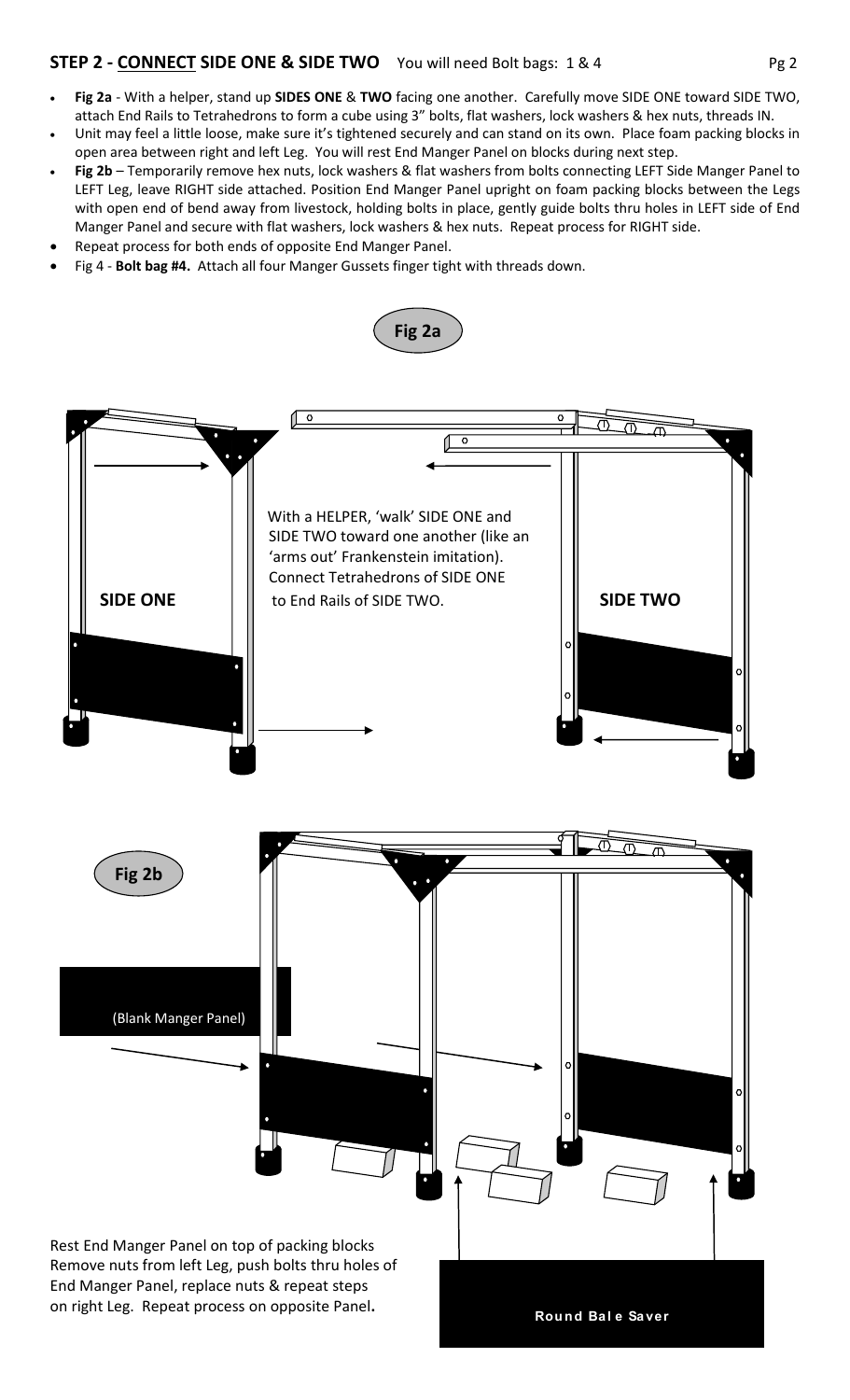## **STEP 3 - <u>LEVEL, PLUMB & SQUARE</u> Pg 3**

- Fig 3 Place a **LEVEL** on the horizontal top of each End Rail and Side Rail, if all four top rails are level move on to the next step. If not, add shims under LEGs as needed until the unit is level.
- To **PLUMB**, place a level on the VERTICAL SIDE of one Leg, push or pull Leg toward or away from level until it is plumb 'side to side'. Repeat process on the VERTICAL FRONT of the same leg, push or pull Leg toward or away from level until it is plumb 'front to back'. When plumb, securely tighten bolts on that Leg. Repeat process for each Leg.
- Fig 4 To **SQUARE** the unit take a diagonal measurement from top outside corner to top outside corner of opposing diagonal Tetrahedron. If both measurements are the same proceed to the next step, if not, gently tap or push 'long' diagonal corners toward one another and re-measure to make sure both diagonal measurements are the same.